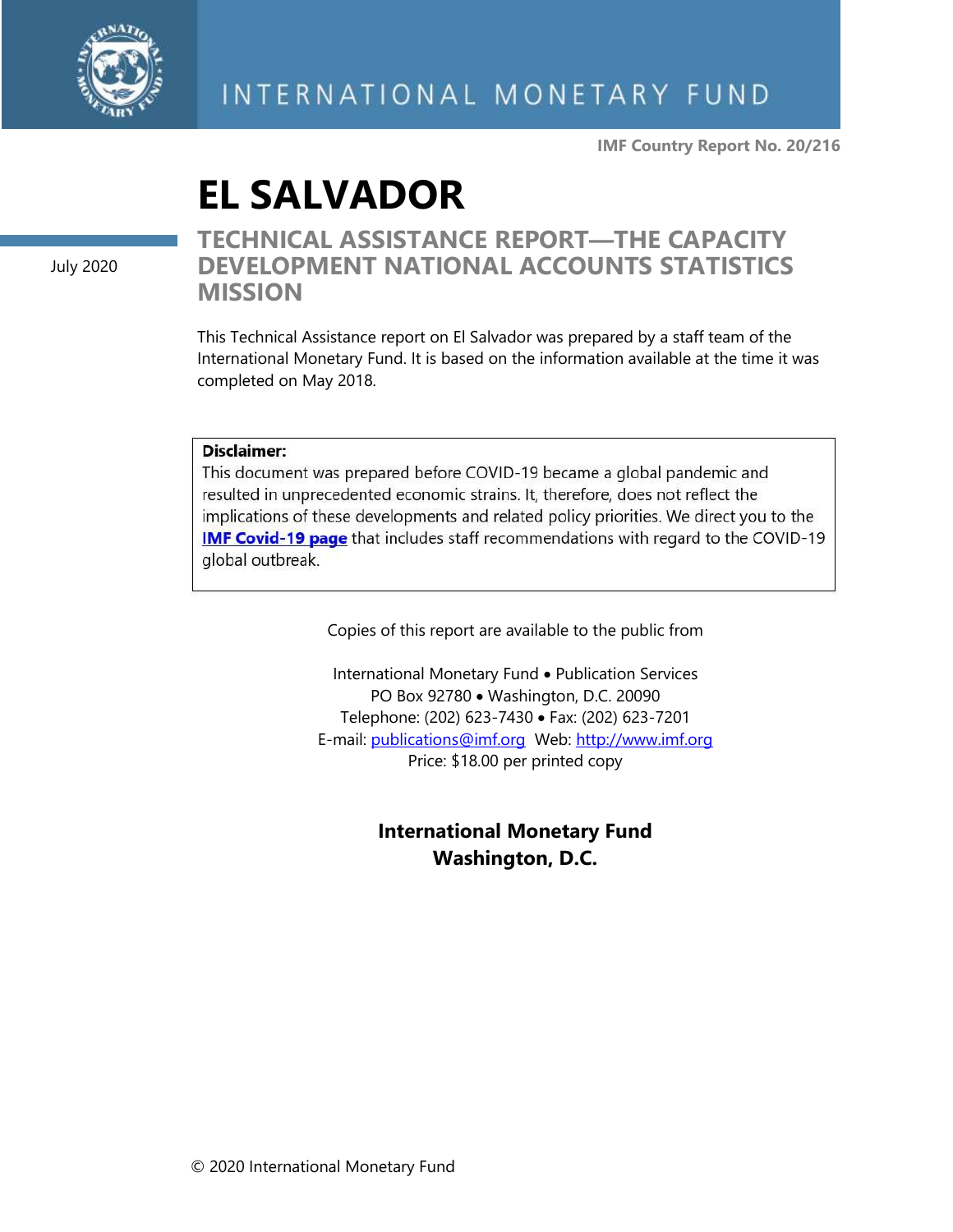

# **EL SALVADOR**

**REPORT ON THECAPACITY DEVELOPMENT NATIONAL ACCOUNTS STATISTICSMISSION (MAY 14–18, 2018) JUNE 2019**

#### **Prepared by Francisco Sabido**

The contents of this report constitute technical advice provided by the staff of the International Monetary Fund (IMF) to the authorities of El Salvador (the "TA recipient") in response to their request for technical assistance. This report (in whole or in part) or summaries thereof may be disclosed by the IMF to IMF Executive Directors and members of their staff, as well as to other agencies or instrumentalities of the TA recipient, and upon their request, to World Bank staff, and other technical assistance providers and donors with legitimate interest [including members of the CAPTAC-DR Steering Committee], unless the TA recipient specifically objects to such disclosure (see [Operational Guidelines for the Dissemination of Technical Assistance Information\)](http://www.imf.org/external/np/pp/eng/2013/061013.pdf). Publication or Disclosure of this report (in whole or in part) or summaries thereof to parties outside the IMF other than agencies or instrumentalities of the TA recipient, World Bank staff, other technical assistance providers and donors with legitimate interest [including members of the CAPTAC-DR Steering Committee], shall require the explicit consent of the TA recipient and the IMF's Statistics Department.



**REGIONAL TECHNICAL ASSISTANCE CENTER FOR CENTRAL AMERICA, PANAMA AND THE DOMINICAN REPUBLIC**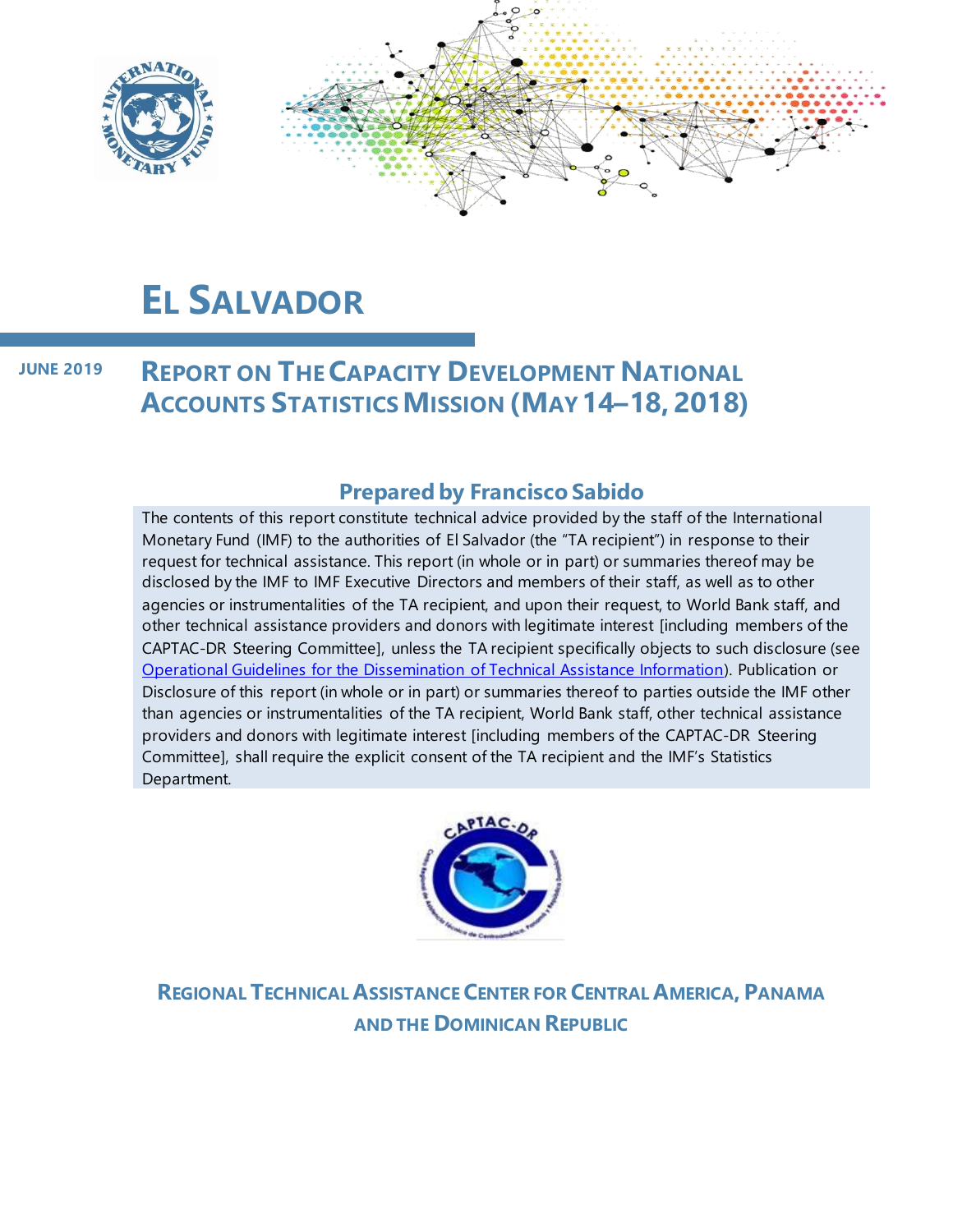# **CONTENTS**

| SUMMARY OF MISSION OUTCOMES AND PRIORITY RECOMMENDATIONS 44 |  |
|-------------------------------------------------------------|--|
|                                                             |  |
|                                                             |  |
|                                                             |  |
|                                                             |  |
|                                                             |  |
|                                                             |  |
|                                                             |  |
|                                                             |  |
| <b>DETAILED TECHNICAL ASSESSMENT AND RECOMMENDATIONS</b> 11 |  |
|                                                             |  |
| <b>TABLE</b>                                                |  |
| 1. Priority Recommendations 55                              |  |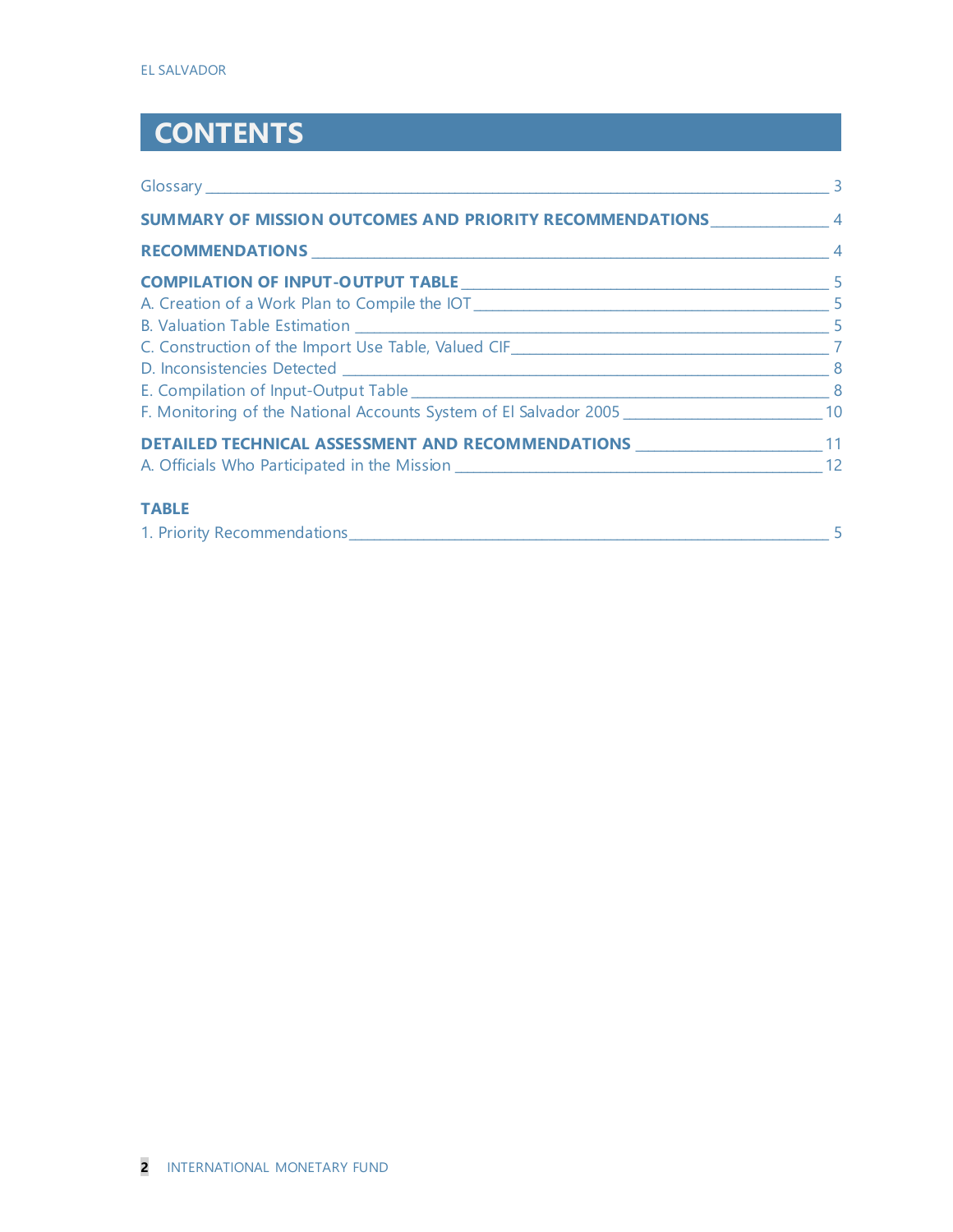### **Glossary**

| 2008 SNA        | System of National Accounts 2008                                         |  |  |
|-----------------|--------------------------------------------------------------------------|--|--|
| CAPTAC-DR       | Regional Technical Assistance Center for Central America, Panama and the |  |  |
|                 | Dominican Republic                                                       |  |  |
| <b>CBR</b>      | Central Reserve Bank of El Salvador                                      |  |  |
| <b>CIF</b>      | Cost, Insurance and Freight                                              |  |  |
| <b>DIGESTYC</b> | General Directorate of Statistics and Censuses                           |  |  |
| <b>DNA</b>      | Department of National Accounts [Spanish abbreviation DCN]               |  |  |
| <b>IMF</b>      | International Monetary Fund                                              |  |  |
| <b>IOT</b>      | Input-Output Table                                                       |  |  |
| <b>NPISH</b>    | Non-profit Institutions Serving Households                               |  |  |
| <b>SUT</b>      | Supply and Use Table                                                     |  |  |
| TA              | <b>Technical Assistance</b>                                              |  |  |
| <b>VAT</b>      | Value-Added Tax                                                          |  |  |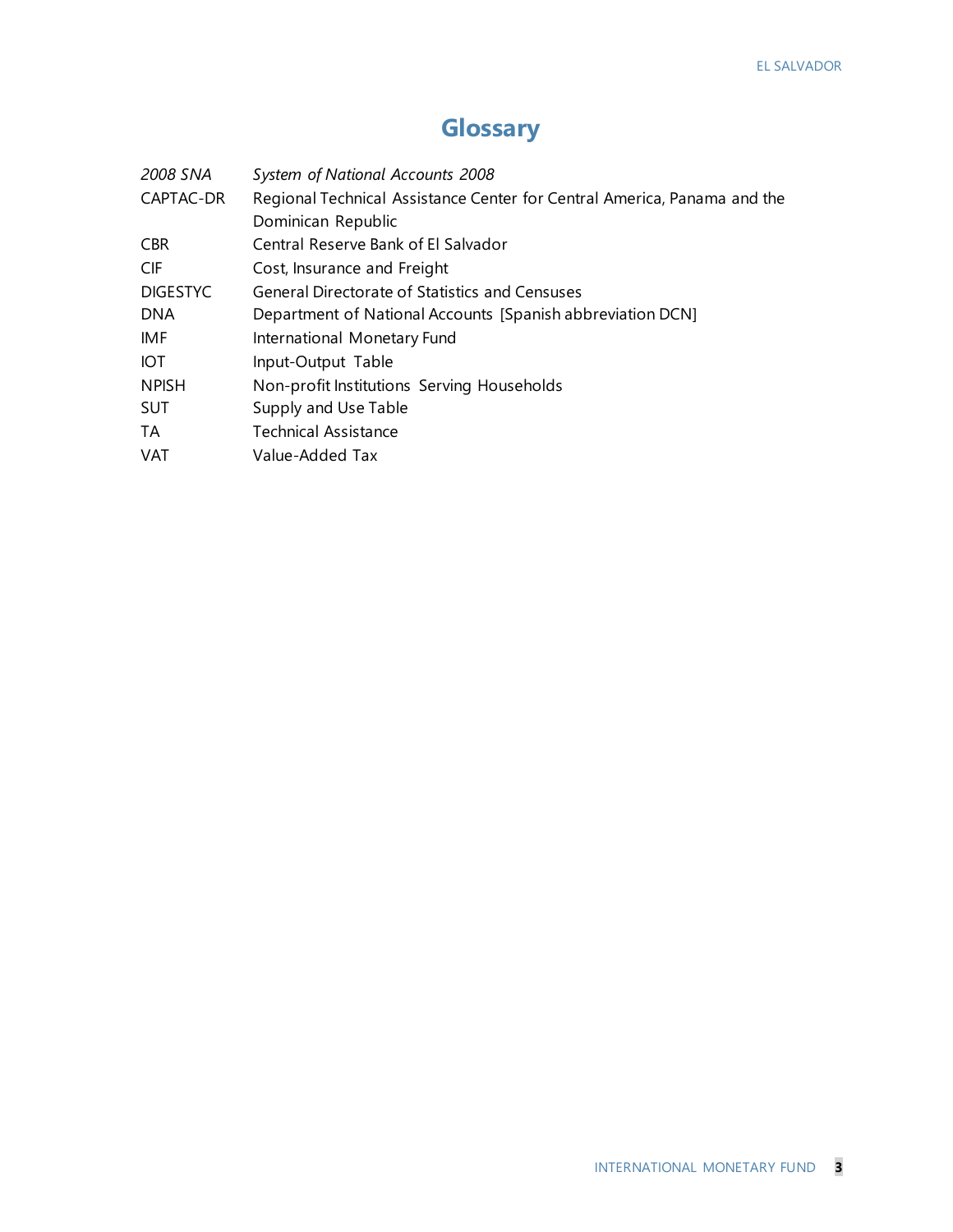## **SUMMARY OF MISSION OUTCOMES AND PRIORITY RECOMMENDATIONS**

**1. A technical Assistance (TA) Mission was conducted by CAPTAC-DR<sup>1</sup> from May 14 to 18, 2018 with the objective of supporting the Central Reserve Bank of El Salvador (CBR) in its efforts to strengthen its national accounts statistics for decision making.** The TA mission covered the following topics: compilation of an Input-Output Table (IOT) for 2014; as well as to follow up on the recommendations made in previous TA missions to disseminate Supply and Use Tables (SUT) for 2015 and thereafter, as part of the national accounts' series with base year 2005. In addition, the mission provided training to the Department of National Accounts (DNA) team of the CBR in the methodological and conceptual aspects necessary for the analysis and application of the IOT as a statistical and analytical tool.

**2. SUTs provide a solid foundation for verifying and validating source data as well as providing a framework to overcome data gaps in the compilation of national accounts.**  They can also be used to derive an IOT, which constitutes an important tool for macroeconomic analysis that allows for a more detailed description and evaluation of the interdependence between different industries of the economy and the actual intermediate transactions between them.

**3. The 2014 IOT compiled during the mission should be published after the incorporation of the most recent revision of the balance of payments data**. The data became available after the completion of the 2014 SUT. In this regard, the mission proposed that current SUT compilation method can be improved by integrating and coordinating the production process of the balance of payments series with the compilation process of the annual national accounts series.

**4. Some room for improvement has been identified in the compilation of the SUT that can be incorporated in a future rebasing project, these recommendations are included in this report.** The authorities have expressed their intentions to begin the process for a new base year, the reference year still needs to be determined.

### **RECOMMENDATIONS**

**5. To support progress in the two work areas identified above, the mission recommended the following priority actions (Table 1).** The workplan proposed considers recommendations for the short term, with 2019 as the deadline for their implementation.

<sup>&</sup>lt;sup>1</sup> The mission was conducted by Francisco Sabido, Short-Term Expert (IMF Statistics Department).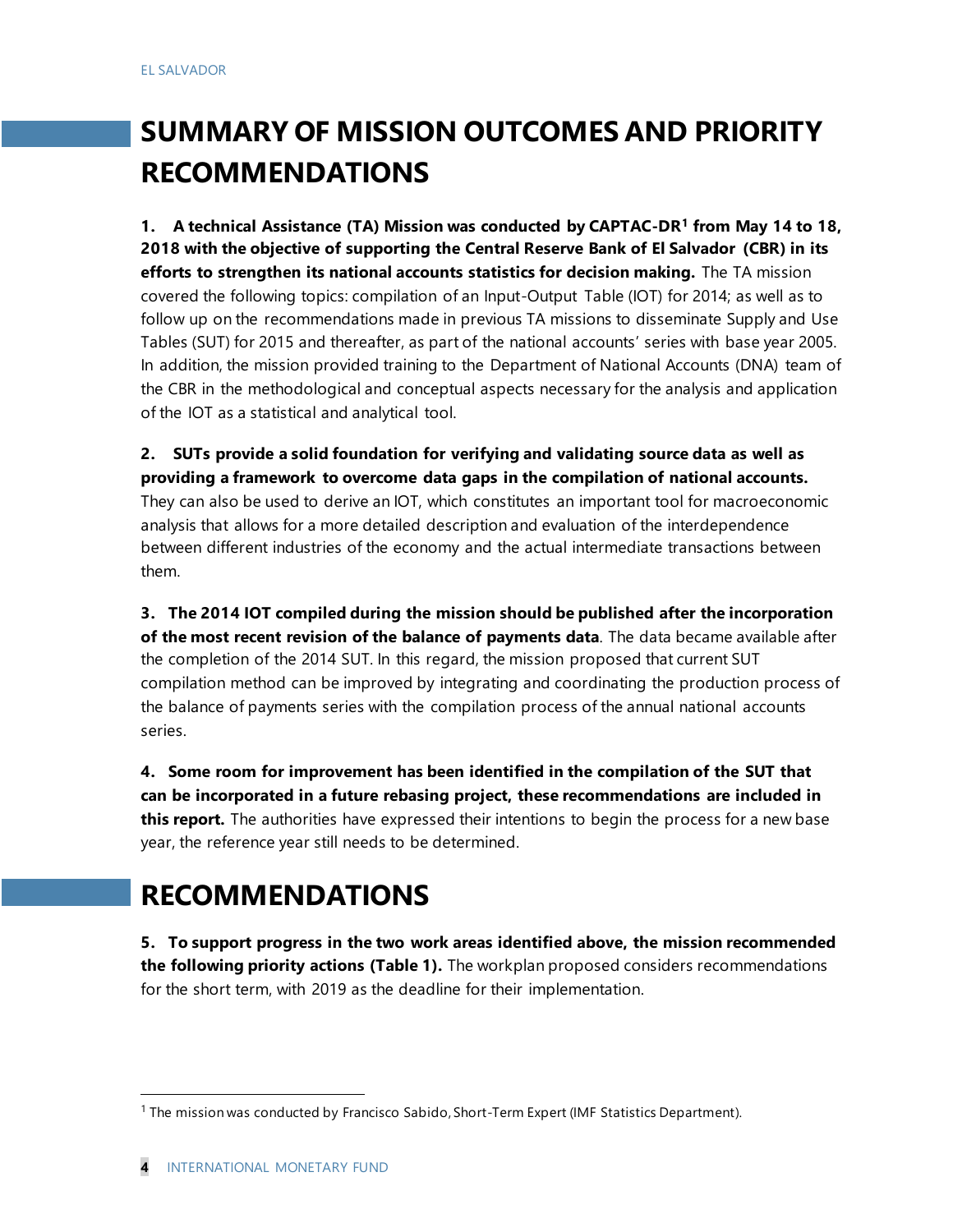| <b>Target Date</b>                                                                                                                                  | <b>Priority Recommendation</b> | <b>Responsible</b><br><b>Institutions</b> |  |  |
|-----------------------------------------------------------------------------------------------------------------------------------------------------|--------------------------------|-------------------------------------------|--|--|
| Input-output table                                                                                                                                  |                                |                                           |  |  |
| <b>September</b><br>2018                                                                                                                            | <b>CBR</b>                     |                                           |  |  |
| Supply and Use Tables                                                                                                                               |                                |                                           |  |  |
| <b>September</b><br>Evaluate the publication of the final version of the<br>2014 SUT.<br>2018                                                       |                                | <b>CBR</b>                                |  |  |
| <b>March 2019</b><br>Publication of the 2015 SUT.                                                                                                   |                                | <b>CBR</b>                                |  |  |
| <b>September</b><br>Disseminate the annual series by economic activity<br><b>CBR</b><br>with additional detail that is currently available.<br>2019 |                                |                                           |  |  |

#### **Table 1. Priority Recommendations**

**More details on the priority of recommendations and related actions / milestones can be found in the action plan under Detailed Technical Assessment and Recommendations.**

## **COMPILATION OF INPUT-OUTPUT TABLE**

#### **A. Creation of a Work Plan to Compile the IOT**

**6. Together with the CBR authorities and technical personnel, the Mission agreed on a work plan with the aim of preparing the IOT for 2014.**

**7. The present mission focused on the creation of the SUT table.** The table will be developed using the CIF valued imports**,** as well as the development of a valuation matrix that would enable a use table at basic prices (consistent with the valuation of the supply chart) to be obtained.

#### **B. Valuation Table Estimation**

**8. The input-output model takes the valuation at basic prices as the most suitable for economic analysis.**

**9. The mission first disaggregated each of the valuation tables using the balance worksheets at the demand components level**. For example, intermediate consumption; final consumption expenditure; gross fixed capital formation; variation of stocks and exports.

**10. It should be noted that Value Added Tax (VAT) cannot be deducted from the socalled exempt branches for either intermediate consumption or gross formation of fixed capital.**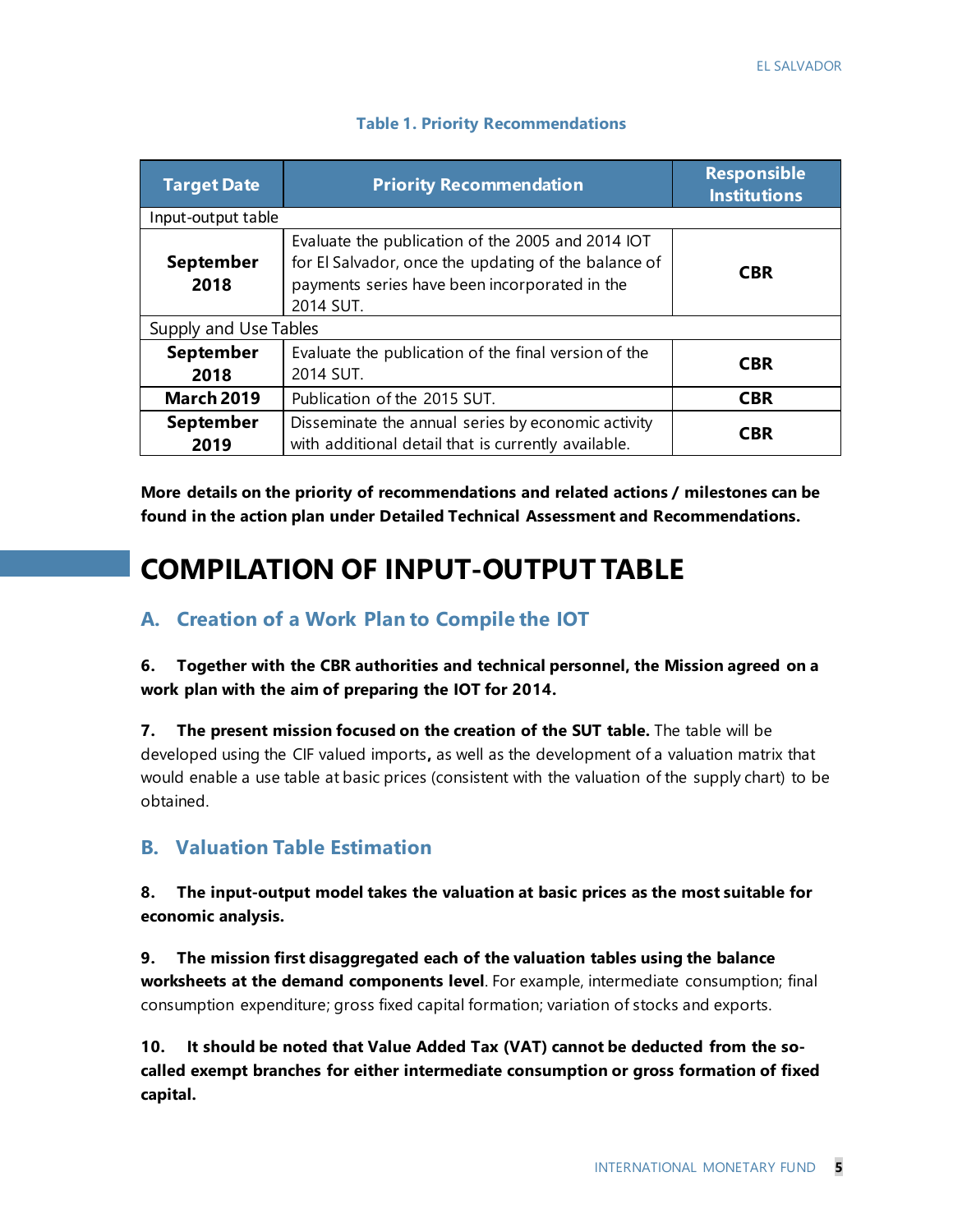**11. For VAT purposes, these exempt branches were identified and, in the preliminary creation of the valuation table, the VAT for intermediate consumption per product was distributed with intermediate consumption at market prices for these branches of activity.** However, the resulting VAT amount cannot be estimated precisely for these exempt branches, because the VAT value due to intermediate demand is overestimated in the equilibrium.

**12. Import Taxes and Duties should be distributed in accordance with the structure outlined in the CIF import use table.** However, the distribution in the balance of import taxes on components of demand has been carried out according to total use at buyer prices, which can cause inconsistencies when estimating import taxes on demand components that may not be the final use of that product's importation.

**13. The remaining taxes on goods are distributed in proportion to the use table's intermediate consumption of the total economy at market prices for taxed goods.**

**14. Subsidies on goods only apply to two products with regards to Intermediate Consumption: 3205, Petroleum gases and other gaseous hydrocarbons.** The latter is distributed in proportion to the use table's intermediate consumption of the total economy at market prices, and 4502, Road passenger transport services and chauffeur-driven hire vehicles, which are allocated to land transport activity, which is subsidized.

**15. Regarding trade and transport margins, ideally, they would be separately estimated for wholesale, retail trade, and transport margins (according to transport type).** In fact, in the initial 2005 base year studies, a detailed analysis was carried out on margins that included calculations by demand components of these margins, one for imported goods and another for domestic goods. However, these margins did not consider market purchases either by the government or by Non-profit Institutions for the Service of Households (NPISH) margins. Consequently, there is an incorrect distribution of these margins across demand components, or margins, and therefore trade production is underestimated. We recommend that this allocation process be resumed for the next base year.

**16. Furthermore, regarding changes in stocks, the Eurostat Manual of Supply, Use and Input-Output Tables and the recently published United Nations handbook on Supply, Use and Input-Output Tables with Extensions and Applications, recommends to only focus on wholesale trade margins.** Margins with respect to finished products, work in progress or stock outflows do not apply, since only the margins produced in the accounting period should be considered. We recommend that this allocation process be resumed for the next base year.

#### *Recommended Actions:*

- *Create separate valuation tables for domestic and imported use.*
- *Distribute taxes on imports similar to the distribution of CIF import use table.*
- *Within the new base framework, create separate valuation tables for wholesale trade, retail trade and transport margins, which take into account imported and domestic goods, and*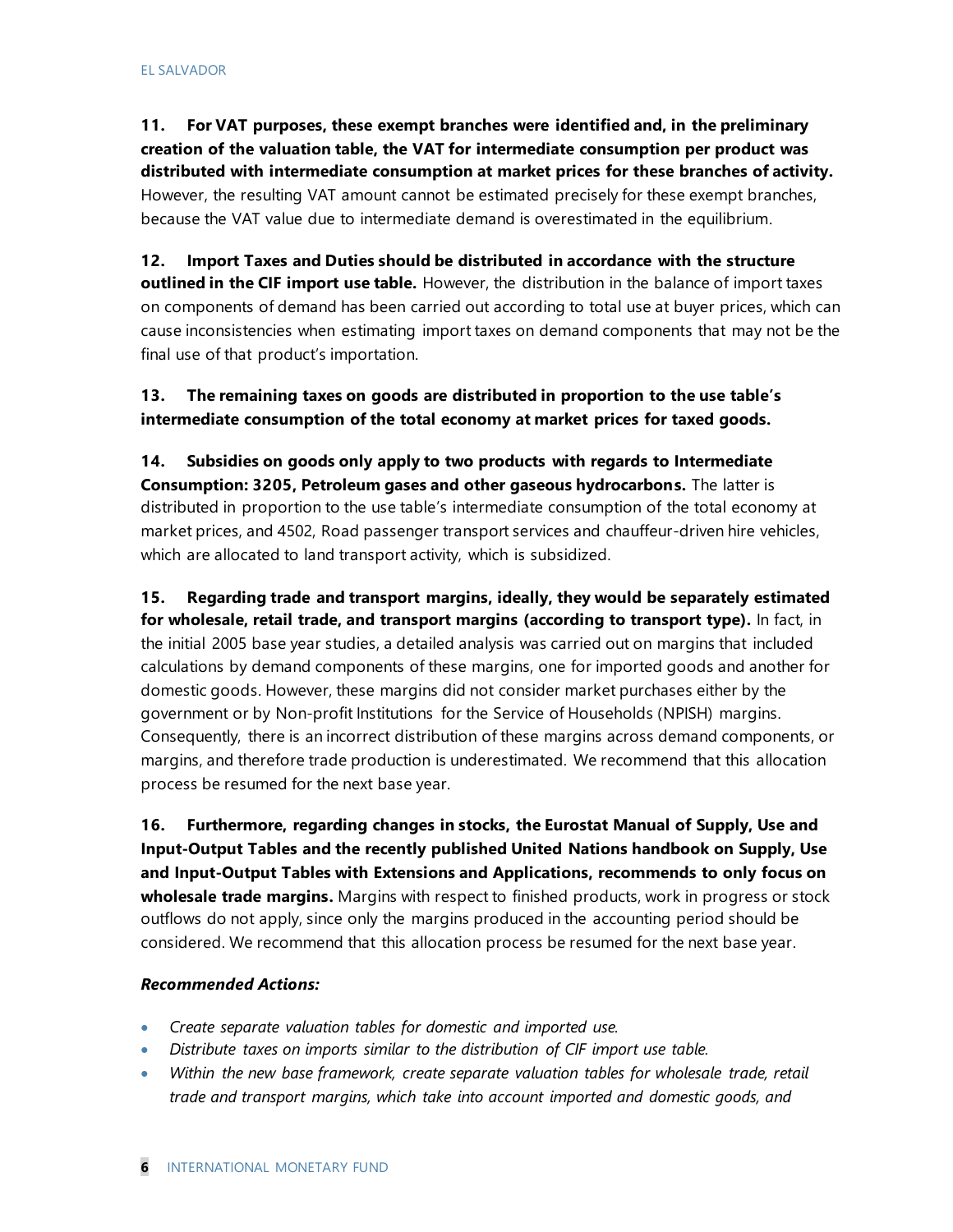*include a margin in respect to expenditure on final consumption by the government and NPISH.*

- *Prepare a detailed study of VAT allocation to the various demand components in the form of a valuation table.*
- *Balance the SUT at basic prices, for which robust and well-defined valuation tables are paramount.*

#### **C. Construction of the Import Use Table, Valued CIF**

**17. The import use matrix table (***matriz de utilización de las importaciones***) is used to separate the use of imported goods and services from domestic ones.** This matrix has the same structure as the use table (*cuadro de utilización*) and illustrates the intermediate demand for imported goods and services (by product by industry), as well as the final demand for them, by product and final demand component.

**18. Obtaining the table for the domestically produced supply of goods and services at basic prices and subtracting the term-to-term imports use table from the total use table is paramount, for economic analysis, and for national accounts balances**. This is also important for Gross Domestic Product (GDP) estimate in volume terms from the supply and use table, since the separate estimate of the changes in prices and volume for domestic production and imports is far more consistent than such calculations together.

**19. Ideally, a survey should be carried out of key importers from each economic activity branch requesting information on the ultimate use of the three main products that they have imported in the last year.** However, experience in other countries in the region suggests that these types of surveys do not have a high enough response rate to ensure an adequate level of accuracy in the estimates.

**20. An import is said to be competitive when viewed in relation to products that are also produced domestically.** Imported goods that are not produced domestically are called complementary imports. For these goods, the imported use coincides with the estimated use in the destination table for the total economy at basic prices.

**21. In the case of import data, the first thing that strikes us is that they are not consistent with the balance of payments.** For imports, an economic classification of goods is used in the balance of payments, allowing for classification of these imports at the level of tariff codes in respect of intermediate demand, expenditure on final consumption and capital goods .

**22. Prior to the mission, the compilers of statistics by branch of economic activity carried out a study of domestic production distribution (on the main product in each activity) in its different uses, as well as on the distribution of imported goods.** This distribution also had five major demand categories: intermediate demand; expenditure on final consumption; gross fixed capital formation; changes in stocks; and exports.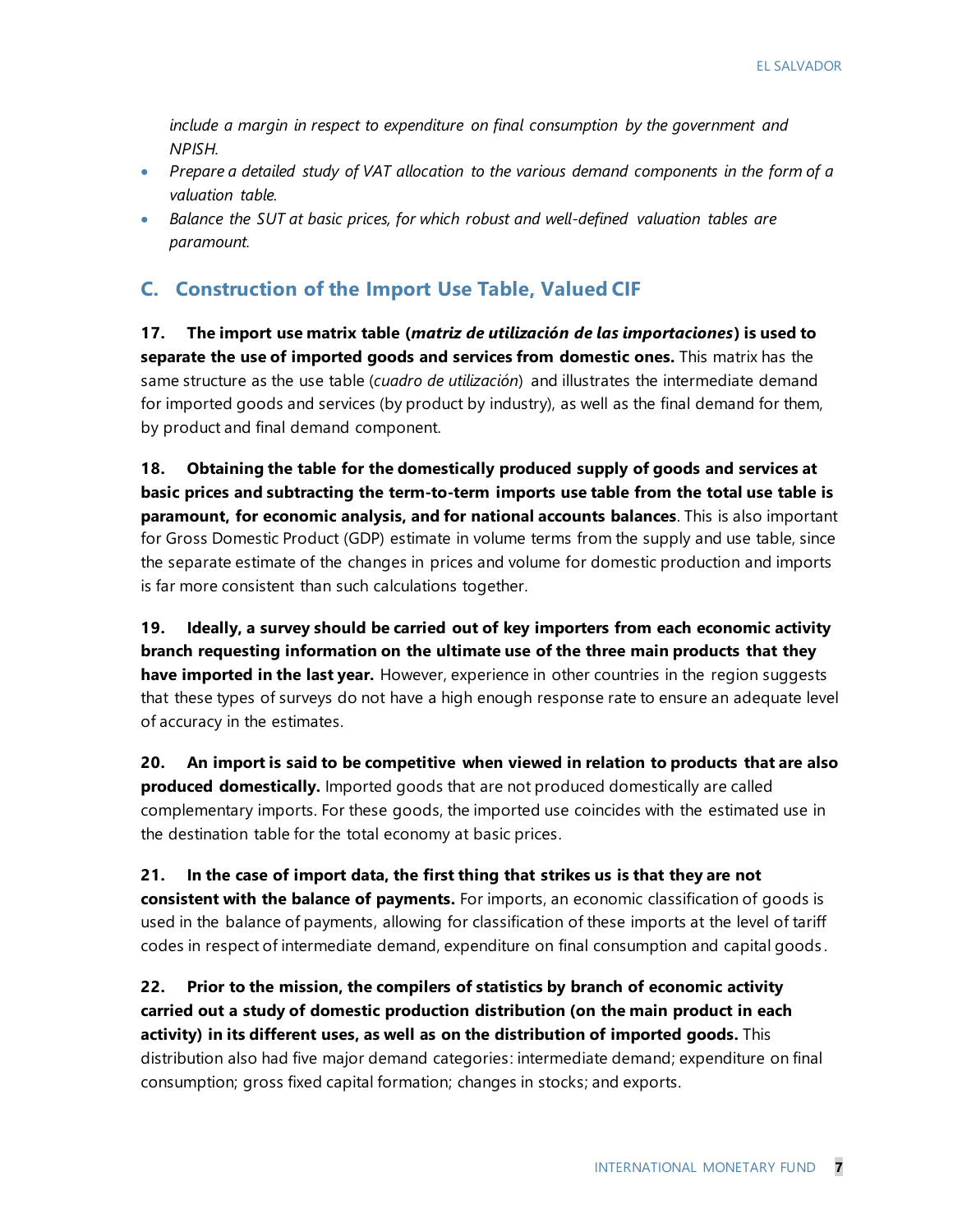**23. Only the second of these two studies carried out by BCN staff was used, since it related to the distribution of imported goods, and the results showed greater economic consistency.** In order to estimate the demand categories not considered in the exercise carried out by DNA staff, the distribution of the use table for the economy was used.

**24. Once the disparity between the use table at basic prices for the total economy and this CIF imports use table was determined using information provided by CBR technical personnel, negative values were obtained in only 10 products of the 182 studied by the detailed (unpublished) SUT**. With such products presenting a considerable imbalance between imported and domestic supply, it does not seem too unrealistic to assume a distribution that is equal to that of the use table at basic prices.

#### *Recommended Actions for the Change of the Next Base Year:*

- *Record the end-use of domestic production to provide input to the SUT. This would imply that for each activity a complete use table will be required.*
- *Estimate a CIF import use table to provide input to the SUT.*

#### **D. Inconsistencies Detected**

**25. Throughout this mission, a series of inconsistencies were observed in the SUT.** The most significant of these are listed below:

- a. There are various discrepancies, and the most significant of these are greater than 0.5 percent of product taxes, between the VAT values for the EQOU, the file containing the balance for each SUT product, and the VAT column in the supply table. These discrepancies cancel each other out so that the sum of all of these is 0.
- b. In the intermediate consumption for product 4101, Jewelry and related items, of activity 27.2, manufacturing industries, there is a negative value of 0.2 thousand dollars due to an adjustment that was made without taking decimals into account.
- c. The final demand for product 0301 Sugarcane is negative in 2014, since changes in stocks are negative and there is barely even a minimal household demand for this product, which is inconsistent.

#### *Recommended Action:*

• *Improve the detection of SUT negative values using Excel data tools, as well as for supply and demand imbalances, including issues that are not displayed in the publication but that still affect the valuation tables.*

#### **E. Compilation of Input-Output Table**

**26. The observations made are not considered an obstacle to publishing the IOT,** given that it is fully consistent with the 2014 SUT data already published.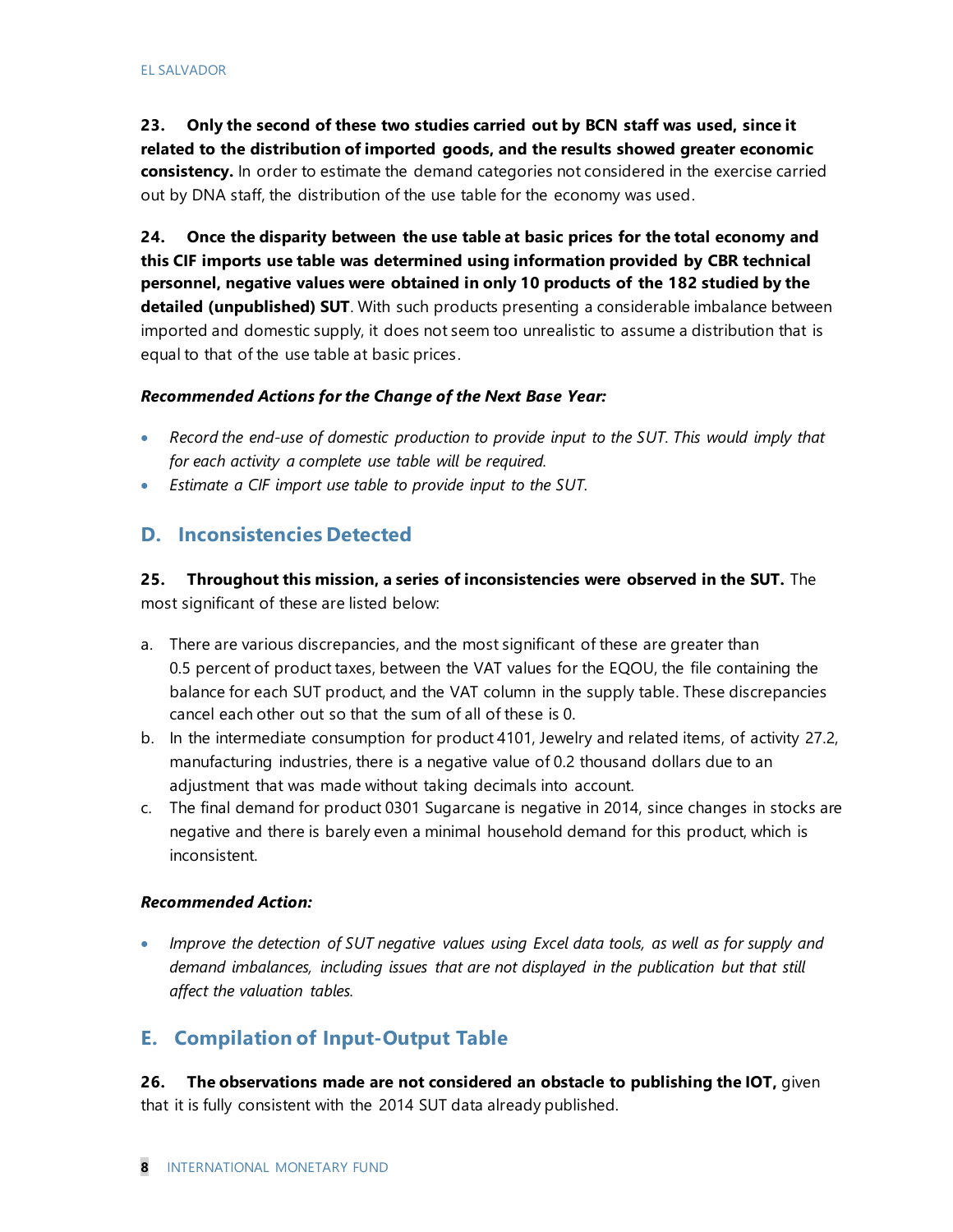#### **27. The mission has compiled a product-product and industry-industry IOT for the**

**Salvadoran economy for the year 2014 in accordance with the 2014** SUT balance information and the CIF import use table created by DNA technical personnel.

**28. A preliminary version has been obtained that contains 53 branches of homogeneous production and 53 homogeneous products; the result of these must be reviewed and validated.** The consistency of the IOT has been reviewed during the mission and no data anomalies have been found.

#### **29. The mission provided the following files to the CBR technical personnel:**

- the valuation tables,
- the conversion of the use table from market prices to basic prices,
- the grouping of activities carried out to ensure matrix symmetry,
- the macros applied to obtain the input-output matrices using the two most common assumptions (fixed product technology and fixed market structure by product), the verification of the two basic equations for the two most used input-output models, that of Leontief,  $x = (IA) -1y$ , and that of Gosh,  $p = (IB) -1d$ , where x is the production, p the price level, I the identity matrix, A the matrix of technical coefficients, and B the coefficients of distribution matrix, and
- the identification of key homogeneous industries in the Salvadoran economy according to technical and distribution coefficients.

### **30. The IOT compilation work has been carried out across three files: one for the**

**creation of valuation tables;** another for grouping the tables; and the final one which contains the matrix calculation, calculation of coefficients, verification of the model's equations and some of the applications that were performed.

#### **31. A draft methodological note has been made with some basic notes on the application of the input-output matrix.**

**32. A presentation has also been given to the Department of National Accounts staff explaining the methodology that should be followed to obtain the IOT and some of its applications and extensions.** This file has also been provided to the CBR authorities.

**33. Lastly, the CBR technical personnel have [applied] the methodology developed to obtain the 2014 input-output table to the base year 2005 data, thus obtaining a** base year, industry-industry and product-product IOT. This data will enhance the input-output analysis with the study of the structural change in the Salvadoran economy between 2005 and 2014.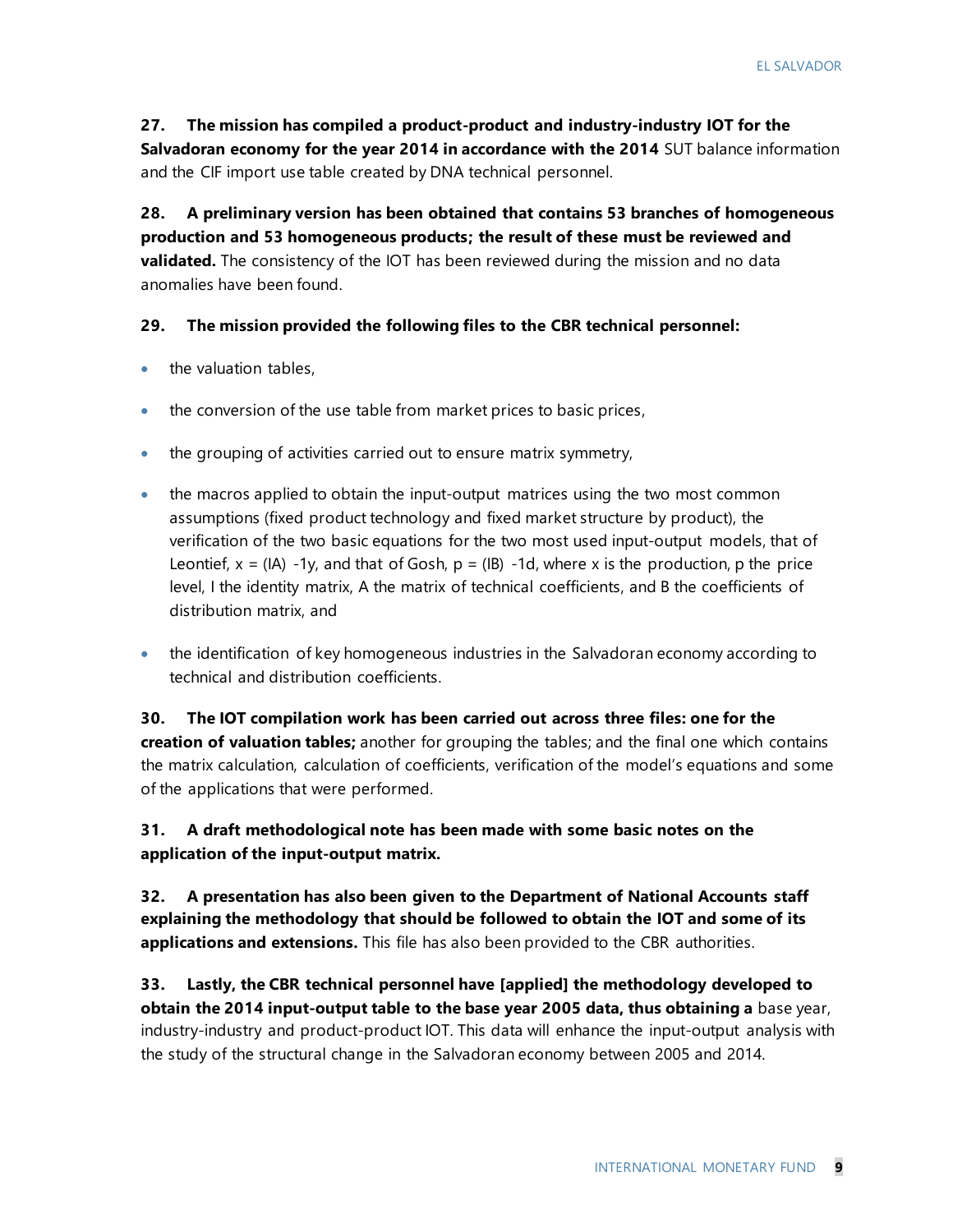**34. In order to be able to use the 2014 IOT for future SUT estimates, a method based on the same basic RAS idea was suggested. This** involves using macroeconomic estimates as an exogenous input for an iterative procedure in which both intermediate inputs and final demand are derived as endogenous variables rather than being accepted exogenously from unspecified sources. The starting point is an input-output matrix that is known for a given year, and the assumption is made that one knows the value for GDP, imports, components of final demand and the value-added of activities, thereby deriving through successive approximations an inputoutput matrix that is consistent, within a certain predetermined confidence interval, with known values. During the mission, the procedure was not pursued in detail, but this remains a possibility for future missions.

#### *Recommended Actions:*

- *Review and validate the results, for both the valuation tables and import use tables from 2005 and 2014, aggregating at basic and buyer prices in respect of supply and demand.*
- *Creation of the IOT applications document.*
- *Publication of 2005 and 2014 IOT pending finalization of the 2014 SUT, which is still pending review.*

#### **F. Monitoring of the National Accounts System of El Salvador 2005**

**35. In meetings held with the authorities, they have expressed interest to the development of a new base year.** It would be possible through this new project to correct for previous inconsistencies, and to implement further improvements in areas where the growing maturity of the new system of accounts is needed.

**36. Updates to the annual review calendar are also recommended to allow for a greater disaggregation of the data when the SUT is not yet available. There is a considerable amount** of demand for more disaggregated data.

#### **37. In this regard, the authorities have expressed their commitment to continue publishing annual SUTs, thus providing greater consistency to the accounting framework.**

#### *Recommended Actions:*

- *Update the annual review calendar so that in August-September of year t a greater disaggregation for year t-1 is incorporated.*
- *Consider the use of information in the valuation tables and the IOT to estimate the annual data for periods when there is still no SUT available, based on the observed coefficients and projections in accordance with paragraph 31.*
- *Have a calendar of data revisions that allow for a definitive SUT to be published annually, not subject to revision.*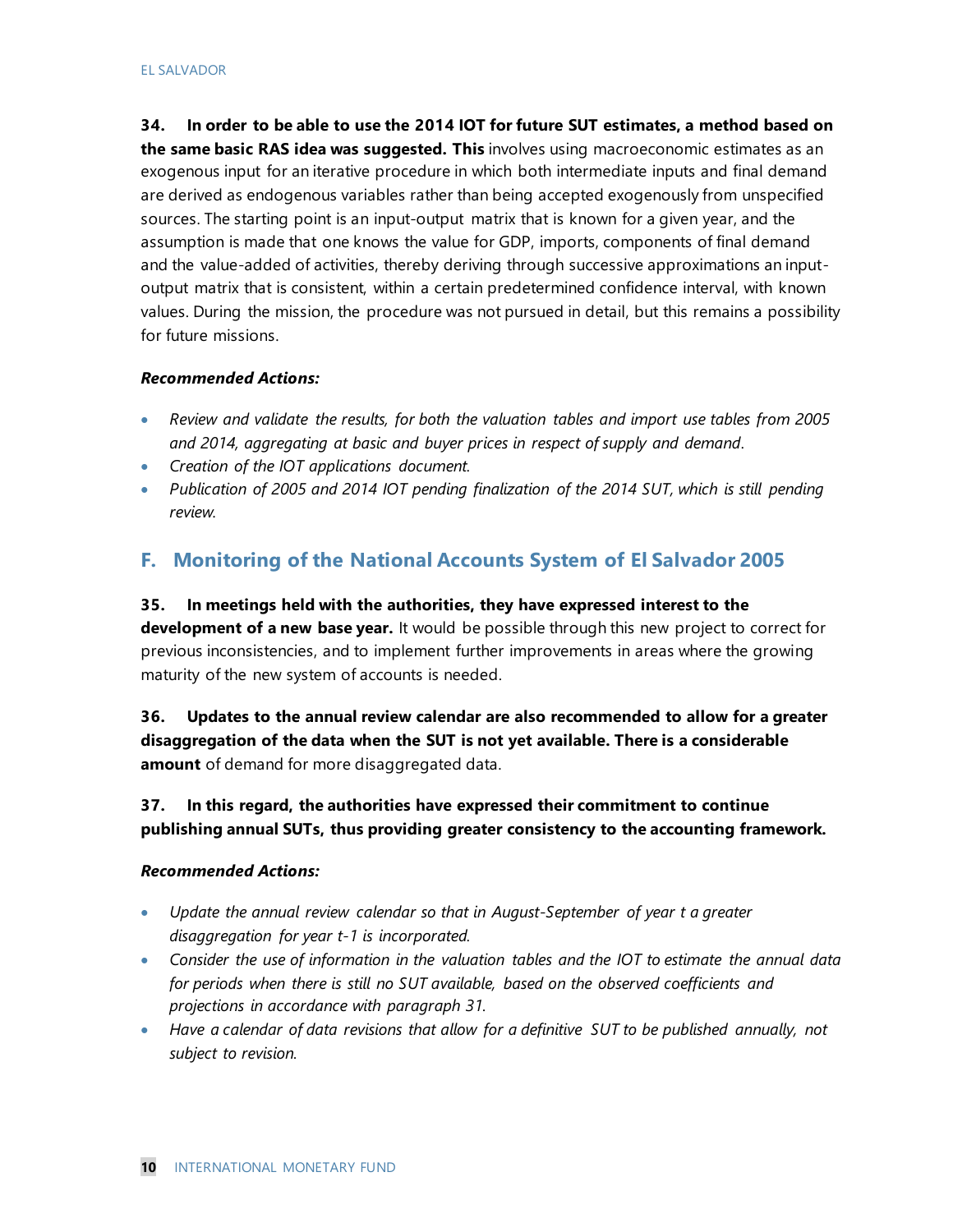# **DETAILED TECHNICAL ASSESSMENT AND RECOMMENDATIONS**

| <b>Priority</b>                                                                    | Action/<br><b>Milestone</b>  | <b>Risk Assumptions/</b><br><b>Verifiable Indicators</b>                        | <b>Target</b><br><b>Completion</b> | <b>Actual</b><br><b>Completion</b> | <b>Implementation</b><br><b>Status</b> |
|------------------------------------------------------------------------------------|------------------------------|---------------------------------------------------------------------------------|------------------------------------|------------------------------------|----------------------------------------|
|                                                                                    |                              |                                                                                 | <b>Date</b>                        | <b>Date</b>                        |                                        |
|                                                                                    |                              | Outcome: Improve the coordination between the national accounts section and the |                                    |                                    |                                        |
|                                                                                    | balance of payments section. |                                                                                 |                                    |                                    |                                        |
| H                                                                                  | The CBR should               | SUT balance of                                                                  | December                           |                                    | The CBR staff                          |
|                                                                                    | seek to make                 | payments and                                                                    | 2020                               |                                    | are aware of                           |
|                                                                                    | the SUT foreign              | foreign trade data.                                                             |                                    |                                    | the problem                            |
|                                                                                    | trade figures                |                                                                                 |                                    |                                    | and are taking                         |
|                                                                                    | compatible with              |                                                                                 |                                    |                                    | action.                                |
|                                                                                    | those of the                 |                                                                                 |                                    |                                    |                                        |
|                                                                                    | balance of                   |                                                                                 |                                    |                                    |                                        |
|                                                                                    | payments                     |                                                                                 |                                    |                                    |                                        |
|                                                                                    | figures.                     |                                                                                 |                                    |                                    |                                        |
|                                                                                    | <b>Priority</b>              |                                                                                 |                                    |                                    |                                        |
|                                                                                    | Recommendation               |                                                                                 |                                    |                                    |                                        |
| Outcome: Compilation of the use of domestic production and CIF imports.            |                              |                                                                                 |                                    |                                    |                                        |
| H                                                                                  | Compile a table              | Table of domestic                                                               | May 2018                           |                                    | The exercise                           |
|                                                                                    | of domestic                  | production                                                                      |                                    |                                    | already carried                        |
|                                                                                    | production                   | utilization at basic                                                            |                                    |                                    | out must have                          |
|                                                                                    | utilization based            | prices.                                                                         |                                    |                                    | continuity and                         |
|                                                                                    | on the                       |                                                                                 |                                    |                                    | be extended to                         |
|                                                                                    | information                  |                                                                                 |                                    |                                    | include all                            |
|                                                                                    | provided by                  |                                                                                 |                                    |                                    | demand                                 |
|                                                                                    | each branch                  |                                                                                 |                                    |                                    | components                             |
|                                                                                    | operator                     |                                                                                 |                                    |                                    | and acquiring                          |
|                                                                                    | (elaborador de               |                                                                                 |                                    |                                    | branches.                              |
|                                                                                    | rama).                       |                                                                                 |                                    |                                    |                                        |
|                                                                                    | <b>Priority</b>              |                                                                                 |                                    |                                    |                                        |
|                                                                                    | Recommendation               |                                                                                 |                                    |                                    |                                        |
| Outcome: Compilation of retail and wholesale trade valuation tables within the new |                              |                                                                                 |                                    |                                    |                                        |
|                                                                                    | base year framework.         |                                                                                 |                                    |                                    |                                        |
| H                                                                                  | Compile                      | Wholesale and                                                                   | December                           |                                    | A guideline                            |
|                                                                                    | independent                  | retail trade                                                                    | 2020                               |                                    | have been                              |
|                                                                                    | retail and                   | margins.                                                                        |                                    |                                    | established to                         |
|                                                                                    | wholesale trade              |                                                                                 |                                    |                                    | ensure a                               |
|                                                                                    | valuation tables             |                                                                                 |                                    |                                    | correct                                |
|                                                                                    | for imported                 |                                                                                 |                                    |                                    | measurement                            |